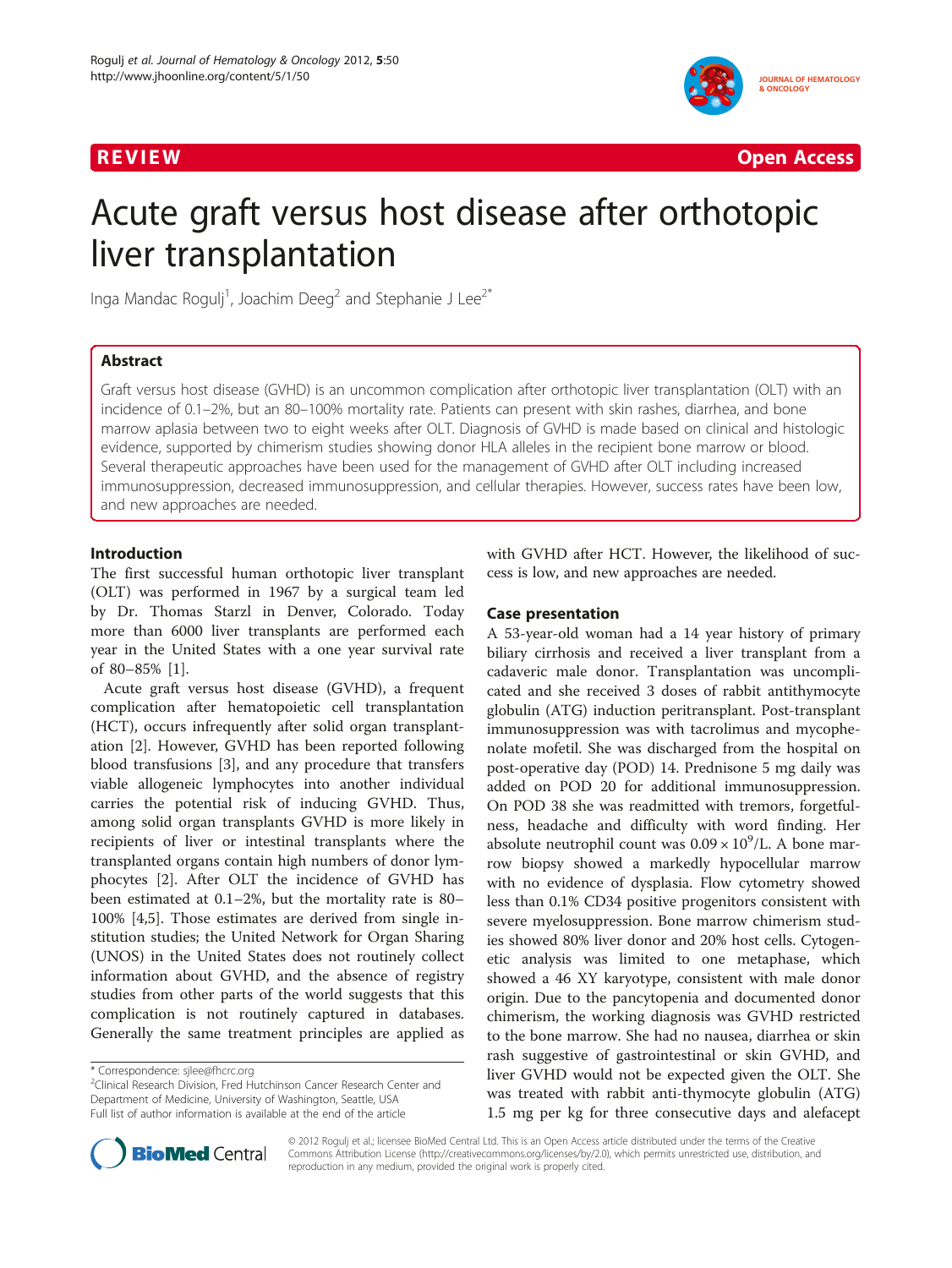30 mg per dose, twice weekly for three doses. Tacrolimus, mycophenolate mofetil and prednisone were discontinued. HLA-typing of her two siblings was initiated.

Follow-up bone marrow biopsy 12 days after administration of ATG showed continued aplasia with < 0.1% CD34+ cells. Bone marrow chimerism was 27% donor and 73% host, while unsorted peripheral blood chimerism showed 98% donor and 2% host cells. No further bone marrow studies were done.

On POD 53 after OLT and day 7 after starting ATG, she developed an erythematous, pruritic and painful skin rash, most prominent on her hands but also extensively involving her back, arms and legs. Skin biopsy was consistent with GVHD, and chimerism studies showed male (donor) lymphocytes in the biopsy specimen. She was treated with topical steroids for these lesions given the high risk of infection and the fact that the lesions were not progressing.

Her subsequent clinical course was complicated by prolonged vancomycin-resistant enterococcal bacteremia, which was treated with multiple antibiotics and granulocyte transfusions. Weekly rituximab was administered for EBV viremia and abdominal CT showing retroperitoneal lymphadenopathy, suggestive of post-transplant lymphoproliferative disorder.

Liver function tests were normal throughout her course. HLA-typing showed that the liver donor shared a single DQB1 antigen with the patient, but the donor was heterozygous at all loci. Thus, the HLA typing of donor and patient would not have predicted a high risk for graft-versus-host disease.

Due to the profound bone marrow failure, the plan was to proceed with allogeneic HCT. However, the patient's clinical condition deteriorated rapidly, and she died POD 86 from septicemia, pulmonary aspergillosis and respiratory distress syndrome before a donor was identified.

# The spectrum of clinical presentation

In 1988, Burdick and colleagues first described acute GVHD after OLT, and more than 80 cases have been reported since then [[6\]](#page-4-0). Graft-versus-host disease after OLT usually presents at two to eight weeks postoperatively with bone marrow aplasia, skin rash and diarrhea. Liver function is not affected because the transplanted liver lacks host antigen. The diagnosis may be delayed, because similar presentations can be seen with drug reactions and bacterial or viral infections. One of the earliest clinical presentations is an erythematous maculopapular skin rash. Detection of donor lymphocytes in skin and a nonspecific lichenoid reaction pattern with basal vacuolar changes, dyskeratosis and apoptotic cells in the epidermis may be seen [[7\]](#page-4-0). Donor cells are located at the dermoepidermal junction and migrate upward into the epidermis; FISH for the Y chromosome may confirm donor cells when donor and recipient are sex mismatched [\[8,9](#page-4-0)].

Diarrhea is most commonly the result of absorptive function loss caused by lymphocyte infiltration and destruction of the intestinal mucosa, and is more evident as the post-transplant period lengthens. Biopsy specimens of gastric, duodenal or colonic mucosa demonstrate apoptosis and infiltration by donor lymphocytes [\[10\]](#page-4-0). In case of pancytopenia, and suspected GVHD restricted to the bone marrow, a bone marrow analysis usually shows a markedly hypocellular marrow with no evidence of dysplasia. Flow cytometry is consistent with severe myelosuppression. Bone marrow chimerism studies show a high percentage of liver donor and significantly less host cells. Cytogenetic analysis is consistent with donor karyotype. Most patients die from infections, bone marrow failure, gastrointestinal bleeding or multiorgan failure. As with transfusion-associated GVHD, the high mortality rate after OLT may explain why no clearly documented cases of chronic GVHD have been reported.

# Pathophysiology and diagnosis of GVHD

In OLT, about  $10^9 - 10^{10}$  donor-derived leukocytes including monocytes, T-cells and natural killer cells are transplanted with the liver allograft [\[11](#page-4-0)], approximately the same number as with a standard peripheral blood stem cell infusion. This infusion of immunocompetent cells and pluripotent progenitors, in conjunction with the immunosuppression used for the liver transplant, resembles the circumstances of an immunosuppressed patient receiving a hematopoietic stem cell transplant. In fact, donor lymphocytes can be routinely found within three weeks and even up to 100 days after OLT in the peripheral blood and bone marrow [[12,13\]](#page-4-0), and detectable chimerism is associated with a decreased risk of liver rejection. In most cases, over time the immune system of the patient rejects the donor's lymphocytes and full host chimerism is re-established. Lymphocyte populations in the donor liver are distinct from those in peripheral blood with a reversed ratio of CD4:CD8 among hepatic lymphocytes and a higher proportion of CD8+ cells and B lymphocytes [\[14](#page-4-0)]. Lymphocytes transferred with the donor's liver may induce severe pancytopenia by attacking and destroying the recipient's hematopoietic stem cells. Donor stem cells with pluripotent function can migrate from the liver to the recipient's bone marrow, spleen, lymph nodes and lungs and give rise to mature donor cells of several hematopoietic lineages [[15\]](#page-4-0). However, the number of hematopoietic stem cells transplanted with the donor liver is not sufficient and the degree of HLA mismatching is too great to allow engraftment and reconstitution of the myeloid and erythroid lineages.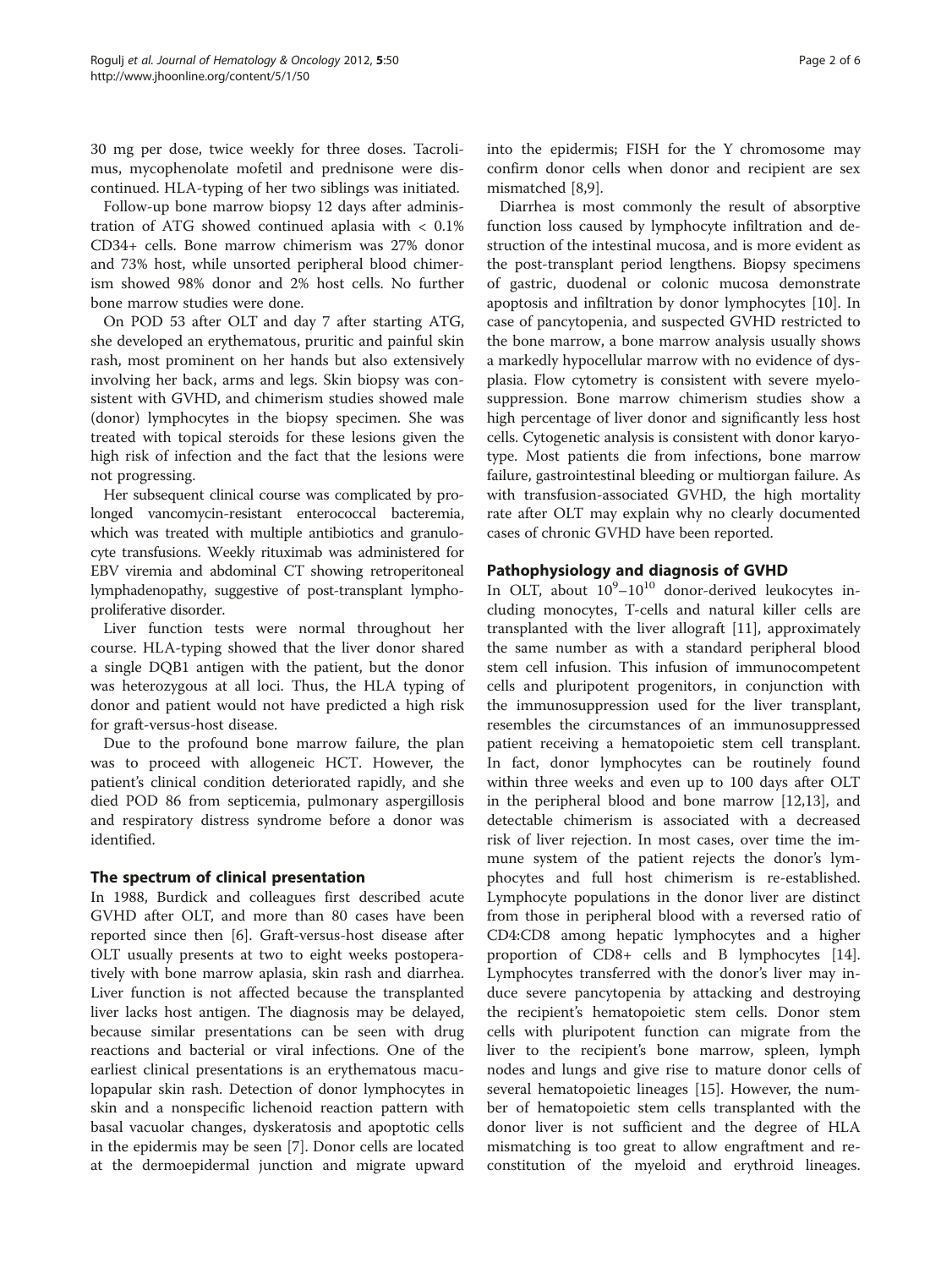Recipients with GVHD can experience symptoms of upper and lower gastrointestinal involvement with nausea, vomiting, and diarrhea, and skin involvement with maculo-papular rashes and erythema. These clinical signs and symptoms are identical to what is seen in primary hematopoietic cell transplantation.

Engraftment of donor lymphocytes can be confirmed by chimerism studies and identification of donor HLA alleles in the recipient bone marrow or blood using a polymerase chain reaction (PCR) test [[16\]](#page-4-0). A DNA sample from the liver donor is required to confirm the source of allogeneic cells. By convention the diagnosis of donor engraftment is confirmed if the donor T-cell level is >1% of T-cells detected. Persistently elevated levels of donor  $CD8 + T/NK$  cells in the periphery (>10%) may be indicative of GVHD. The level of donor CD8+ T and NK cells may correlate with the severity of GVHD manifestations [[17\]](#page-4-0). Early recognition and expeditious treatment for GVHD is important to control the immune reaction before it is too established and extensive organ damage has occurred.

Domiati-Saad and colleagues reported serial single tandem repeat results in 49 patients during the first two months after OLT. In 38 of the 49 patients, donor T cell chimerism was present on POD 2, and remained positive by the end of the first week in 23 patients. Donor CD8+ T-cell chimerism was less than CD3+ T cell chimerism measured on the same sample, but in the two patients with acute GVHD the level of CD8+ T-cell chimerism was generally equal to or greater than the CD3+ T-cell chimerism. These two patients had characteristic signs of acute GVHD. Donor CD3+ fractions above 10–20% of lymphocytes correlated strongly with acute GVHD [[18\]](#page-4-0).

# Risk factors for GVHD

Shared HLA antigens between donor and recipient are the most important risk factors for the induction of GVHD. Use of an HLA-homozygous donor, resulting in one way HLA matching in the GVHD direction, significantly increases the risk of developing GVHD after OLT [[19\]](#page-4-0).

Kamei and colleagues investigated the incidence of fatal GVHD following living donor liver transplantation (LDLT) in a retrospective study of 906 donor-recipient pairs. They analyzed the ages of the recipient and donor, donor relationship, original disease, initial symptoms, onset and course of GVHD, Glucksberg stage, and donor/recipient HLA type. Eight cases (1%) of fatal GVHD after LDLT were identified with skin rash as the most common initial manifestation. Seven cases had unidirectional HLA matching at 3 loci (HLA-A, -B and –DR) in the GVHD direction (donor homozygous). Case 8 had unidirectional HLA matching at 2 loci (HLA-A and –DR)

in the GVHD direction with the B locus matched because of recipient homozygocity. Among these 8 cases, four donors were children, three were parents and one was a sibling. The authors suggested that the risk of fatal GVHD following LDLT may depend on the number of loci with donor-dominant one-way HLA matching, and was highest with mismatching in the GVHD direction at all 3 loci (HLA-A, -B and –DR) [\[20\]](#page-4-0).

Key and colleagues reported a single-center analysis of 412 consecutive adult OLT recipients where HLA typing data were available. Their data showed that HLA matching at HLA-B, but not HLA-A or –DR was a significant risk factor for the development of GVHD. Of 14 donorrecipient pairs matched at HLA-B, three (21%) developed GVHD [[21](#page-4-0)].

Chan and colleagues studied 205 OLT patients surviving more than 30 days. Four patients (2%) developed GVHD, and three of them had received a donor liver with steatosis graded mild or more severe. This analysis did not identify HLA-matching as a risk factor for GVHD, and could not confirm cryptogenic cirrhosis (as an indication for liver transplantation) or older recipient age (>40 yrs) to be predictors of GVHD. Alcoholic liver disease, particularly in combination with hepatocellular carcinoma and glucose intolerance, conferred a very high risk for GVHD. They concluded that immunodeficient states due to diabetes mellitus type I and II, various autoimmune diseases and hepatocellular carcinoma increased the risk for developing GVHD [[22\]](#page-4-0). Infection with CMV and HSV viruses can depress immunocompetence and increase the risk for GVHD after OLT [\[23\]](#page-4-0).

Although GVHD after OLT usually appears two to eight weeks after OLT, similar to what is seen in hematopoietic cell transplantation, Pollack et al reported a case of a 52-year-old liver transplant recipient who developed gastrointestinal symptoms and severe aplasia 8 months after OLT. After elimination of all other possible causes of these symptoms, chimerism analysis was performed and showed that 96% of the peripheral blood mononuclear cells were of liver-donor origin. An allogeneic peripheral blood HCT was carried out, but the patient died of septicemia 5 days after transplantation [\[24](#page-5-0)]. Severe aplastic anemia is a known late complication after liver transplantation, sometimes occurring years after the transplant [[25-29\]](#page-5-0). Since chimerism studies were not performed in the majority of these cases, it is possible that GVHD could have been a contributing factor.

# Treatment

Several therapeutic approaches have been proposed in the literature. One strategy has been to decrease immunosuppression, in an effort to shift the balance in favor of recipient immunity, but most investigators have tried to increase immunosuppression.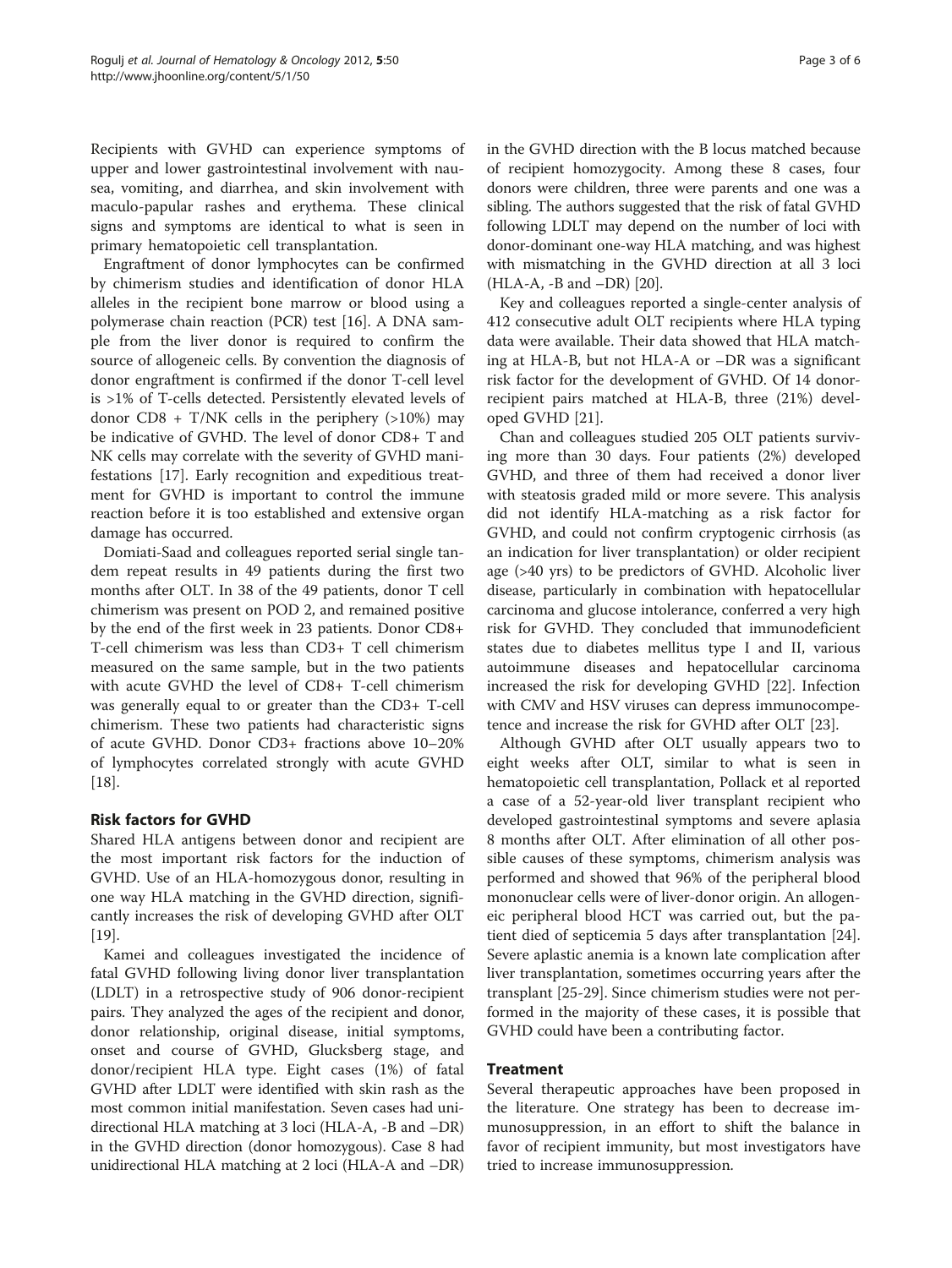The literature describes cases where patients were treated with corticosteroids as monotherapy because of their well-known ability to induce apoptosis in lymphocytes and profound anti-inflammatory effect. However, high doses of corticosteroids did not seem to improve response rates and may increase the risk for these patients to die of complications of GVHD, infection and multi-organ failure due to side effects of high doses of corticosteroids.

Treatment with immunosuppression beyond steroids has been very heterogeneous and has included antimetabolites, alkylating agents, anti-T cell antibodies, anti-B cell antibodies, intravenous immunoglobulin, cytokine inhibitors, immunostimulants and cellular therapy, including T cell infusions and hematopoietic stem cell transplantation.

The literature may reflect heavy publication bias, where successful cases are reported, but unsuccessful treatment attempts are not. In cases of GVHD-associated marrow failure, standard treatments for GVHD have not been successful.

The Table 1 summarizes the treatment approaches that have been published, but outcome data are not provided, because many immunosuppressants were used in combination, and no clear pattern of success or failure emerged from reviewing the cases.

Anti-T cell antibodies have shown some success in treating corticosteroid resistant GVHD, but are associated with an increased risk for development of post-

Table 1 Approaches used in the treatment of acute graftversus-host disease following orthotopic liver transplantation

| Most common<br>treatments | Corticosteroids (most), calcineurin<br>inhibitors (many), granulocyte colony<br>stimulating factors (many) |
|---------------------------|------------------------------------------------------------------------------------------------------------|
| Antimetabolites           | Azathioprine [30]                                                                                          |
| Alkylating agents         | Cyclophosphamide [24]                                                                                      |
| Anti-T cell antibodies    | Anti-thymocyte globulin [5,19,24,31-45]                                                                    |
|                           | OKT3 [24.42]                                                                                               |
|                           | Campath [38,46,47]                                                                                         |
|                           | Alefacept [43]                                                                                             |
| Anti-B cell antibodies    | Rituximab [46,48]                                                                                          |
| Immunoglobulin            | Immunoglobulin [4,49,50]                                                                                   |
| Cytokine inhibitors       | Infliximab (TNF) [3,31]                                                                                    |
|                           | Etanercept (TNF) [51]                                                                                      |
|                           | Daclizumab (IL2R) [3,38,41,46,52-54]                                                                       |
|                           | Basiliximab (IL2R) [5,39,44,47,48,55,56]                                                                   |
| Immunostimulants          | Thymosin alpha 1 [4,41]                                                                                    |
| Cellular therapy          | Ex vivo T cell expansion [47]                                                                              |
|                           | Hematopoietic cell transplantation [24,32,34]                                                              |

transplantation lymphoproliferative disease and viral reactivation. Weekly monitoring by PCR for CMV and EBV reactivation is recommended after starting antilymphocyte therapy.

The second most common approach is to administer cytokine inhibitors, most commonly against IL2 and TNF-α. Anti-interleukin-2 receptor antibodies daclizumab and basiliximab have shown some benefits if introduced early after high-dose corticosteroids. Infliximab is a chimeric mouse/human immunoglobulin-G antibody directed against soluble and transmembrane forms of human TNF-α. Some authors suggest that infliximab should be introduced earlier after the diagnosis of steroid refractory acute GVHD, and if possible, before ATG to avoid increased risks of infection and subsequent lymphoproliferative disorders [[31](#page-5-0)]. Etanercept, a soluble TNF-receptor, has been used successfully at the standard dose of 25 mg twice a week for 8 weeks, although treatment was complicated by invasive Aspergillus infection. The authors recommended antifungal prophylaxis when etanercept is used in acute GVHD because of its significant rate of serious fungal complications [[51\]](#page-5-0). The experience with HCT in cases of OLT-associated GVHD is very limited.

There is one report of a haploidentical transplant for GVHD-associated pancytopenia, with documented transient engraftment of the haploidentical donor cells followed by rejection of the donor graft and recovery of recipient hematopoiesis. The haploidentical donor was related to the recipient (family member) and different from the liver donor [[32](#page-5-0)].

Another report showed successful harvest and ex vivo expansion of recipient T cells, which upon re-infusion were successful in combating GVHD [[57\]](#page-5-0). Thus, allogeneic HCT could be a treatment for OLT-associated GVHD, although the choice of conditioning regimens is difficult in this complicated patient population. Although the risk of GVHD after OLT is low, the high morbidity and mortality of this complication demand efforts to prevent it. Minimizing immunosuppression of the recipient or decreasing the lymphocyte burden in the donor liver might prevent GVHD but increase the rate of liver graft rejection [[58](#page-5-0)]. Depletion of T-lymphocytes from the liver before transplantation could be achieved by treating the cadaveric donor with ATG, but eliminating lymphocytes from the liver may have an adverse effect on graft survival. Stable high donor chimerism has been associated with tolerance to the donor liver [\[46,59\]](#page-5-0). Some patients have been able to stop all immunosuppression after OLT; hematopoietic chimerism was not tested in this study but would be interesting to investigate [[60](#page-5-0)]. Avoidance of donors homozygous at HLA loci shared with a patient would lower the risk of GVHD, but this information is not typically available in a timely fashion when the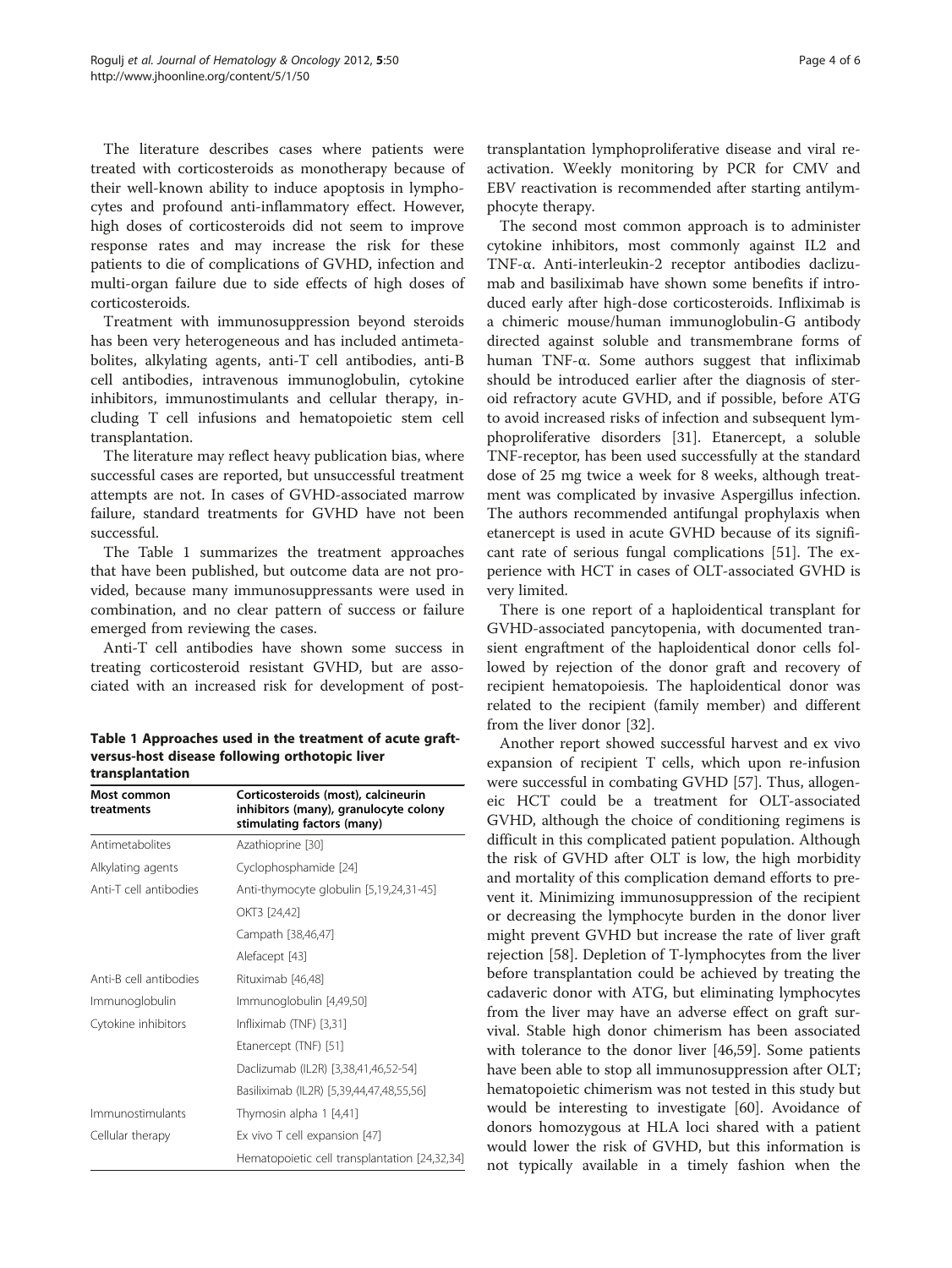<span id="page-4-0"></span>orthotopic liver is being allocated. Avoidance of peritransplant T cell depleting antibodies would help lower GVHD, but might also increase the rate of liver rejection. Conversely, increasing immunosuppression to try to prevent GVHD or introducing agents more commonly used for GVHD prophylaxis in hematopoietic cell transplantation, such as methotrexate, just to prevent a complication seen in <2% of the population may not be warranted, and could actually increase the rate of GVHD if host immunity is more suppressed than donor immunity.

It is clear that more successful approaches to treating OLT GVHD need to be developed. Such advances will require a coordinated effort among transplant centers to systematically test potential treatment algorithms given the rarity of this complication.

## Summary

GVHD after OLT is a rare problem, but one associated with a greater than 80% mortality. Rapid diagnosis, immunosuppressive treatment, and aggressive supportive care are key to potentially reversing this otherwise fatal condition. Our patient presented with symptoms five weeks after OLT, which is similar to previously reported cases. In cases of pancytopenia due to GVHD, rapid evaluation for possible HCT may offer the best option for survival. In conclusion, the diagnosis and treatment of GVHD after solid organ transplantation is difficult because the early symptoms are nonspecific, and no standard treatment is available. Reducing the risk factors for development of GVHD, identifying the disease promptly, preventing infection, and starting treatment as early as possible may improve the dismal outcome associated with this disease. It would be helpful to report cases to registries and world data banks that collect data from organ transplant centers in order to better understand this complication and allow for the design and testing of treatments to try to improve survival.

#### Competing interests

The authors declare that they have no competing interests.

#### Authors' contributions

IMR and SJL designed research and wrote the paper, JD revised the paper. All authors read and approved the final manuscript.

#### Acknowledgment

Supported by grant CA 118953 NIH/NCI.

#### Author details

<sup>1</sup>University of Zagreb School of Medicine, University Hospital Merkur, Zagreb, Croatia. <sup>2</sup>Clinical Research Division, Fred Hutchinson Cancer Research Center and Department of Medicine, University of Washington, Seattle, USA.

#### Received: 5 June 2012 Accepted: 27 July 2012 Published: 13 August 2012

#### References

- 1. Jain A, Reyes J, Kashyap R, et al: Long-term survival after liver transplantation in 4,000 consecutive patients at a single center. Ann Surg 2000, 232(4):490.
- 2. Wu G, Selvaggi G, Nishida S, et al: Graft-versus-host disease after intestinal and multivisceral transplantation. Transplantation 2011, 91(2):219.
- 3. Schroeder ML: Transfusion-associated graft-versus-host disease. Brit J Hematol 2002, 117:275.
- 4. Chen XB, Yang J, Xu MQ, Wen TF, Yan LN: Unsuccessful treatment of four patients with acute graft-vs-host disease after liver transplantation. World J Gastroenterol 2012, 18(1):84.
- 5. Perri R, Assi M, Talwalkar J, et al: Graft vs. host disease after liver transplantation: a new approach is needed. Liver Transpl 2007, 13(8):1092.
- 6. Burdick JF, Vogelsang GB, Smith WJ, et al: Severe graft-versus-host disease in a liver transplant recipient. N Engl J Med 1988, 318(11):689.
- 7. Moody MN, Kazakevich N, Smith JR, et al: Sweat the small stuff: the importance of clinicalpathologic correlation in cutaneous GVHD following orthotopic liver transplant. Arch Dermatol 2011, 147(11):1345.
- 8. Nguyen J, Tetzlaff MT, Zhang PJ, Xu X, Hexner E, Rosenbach M: Fluorescent in situ hybridization of a skin biopsy: an adjunctive tool to support a diagnosis of graft-versus-host disease. J Am Acad Dermatol 2011, 64(6):e113.
- 9. Post GR, Black JS, Cortes GY, Pollack RB, Wolff DJ, Lazarchick J: The utility of fluorescence in situ hybridization (FISH) analysis in diagnosing graft versus host disease following orthotopic liver transplant. Ann Clin Lab Sci 2011, 41(2):188.
- 10. Meves A, el-Azhary RA, Talwalkar JA, et al: Acute graft-versus-host disease after liver transplantation diagnosed by fluorescent in situ hybridization testing of skin biopsy specimens. J Am Acad Dermatol 2006, 55(4):642.
- 11. Schlitt HJ, Raddatz G, Steinhoff G, Wonigeit K, Pichlmayr R: Passenger lymphocytes in human liver allografts and their potential role after transplantation. Transplantation 1993, 56(4):951.
- 12. Schoniger-Hekele M, Muller C, Kramer L, et al: Graft versus host disease after orthotopic liver transplantation documented by analysis of short tandem repeat polymorphisms. Digestion 2006, 74(3–4):169.
- 13. Stachel D, Schmid I, Lang T, Haas RJ, Otte JB: Double bone marrow transplantation for severe aplastic anemia after orthotopic liver transplantation: implications for clinical management and immune tolerance. Transpl Int 2002, 15(1):39.
- 14. Norris S, Collins C, Doherty DG, et al: Resident human hepatic lymphocytes are phenotypically different from circulating lymphocytes. J Hepatol 1998, 28(1):84.
- 15. Collins RH Jr, Anastasi J, Terstappen LW, et al: Brief report: donor-derived long-term multilineage hematopoiesis in a liver-transplant recipient. N Engl J Med 1993, 328(11):762.
- 16. Taylor AL, Gibbs P, Sudhindran S, et al: Monitoring systemic donor lymphocyte macrochimerism to aid the diagnosis of graft-versus-host disease after liver transplantation. Transplantation 2004, 77(3):441.
- 17. Hahn AB, Baliga P: Rapid method for the analysis of peripheral chimerism in suspected graftversus-host disease after liver transplantation. Liver Transpl 2000, 6(2):180.
- 18. Domiati-Saad R, Klintmalm GB, Netto G, Agura ED, Chinnakotla S, Smith DM: Acute graft versus host disease after liver transplantation: patterns of lymphocyte chimerism. Am J Transplant 2005, 5(12):2968.
- 19. Soejima Y, Shimada M, Suehiro T, et al: Graft-versus-host disease following living donor liver transplantation. Liver Transpl 2004, 10(3):460.
- 20. Kamei H, Oike F, Fujimoto Y, Yamamoto H, Tanaka K, Kiuchi T: Fatal graft-versus-host disease after living donor liver transplantation: differential impact of donor-dominant one-way HLA matching. Liver Transpl 2006, 12(1):140.
- 21. Key T, Taylor CJ, Bradley JA, Taylor AL: Recipients who receive a human leukocyte antigen-B compatible cadaveric liver allograft are at high risk of developing acute graft-versus-host disease. Transplantation 2004, 78(12):1809.
- 22. Chan EY, Larson AM, Gernsheimer TB, et al: Recipient and donor factors influence the incidence of graft-vs.-host disease in liver transplant patients. Liver Transpl 2007, 13(4):516.
- 23. Heaton ND, Reece AS, Tan KC: Graft-versus-host disease following liver transplantation. J R Soc Med 1992, 85(6):313.